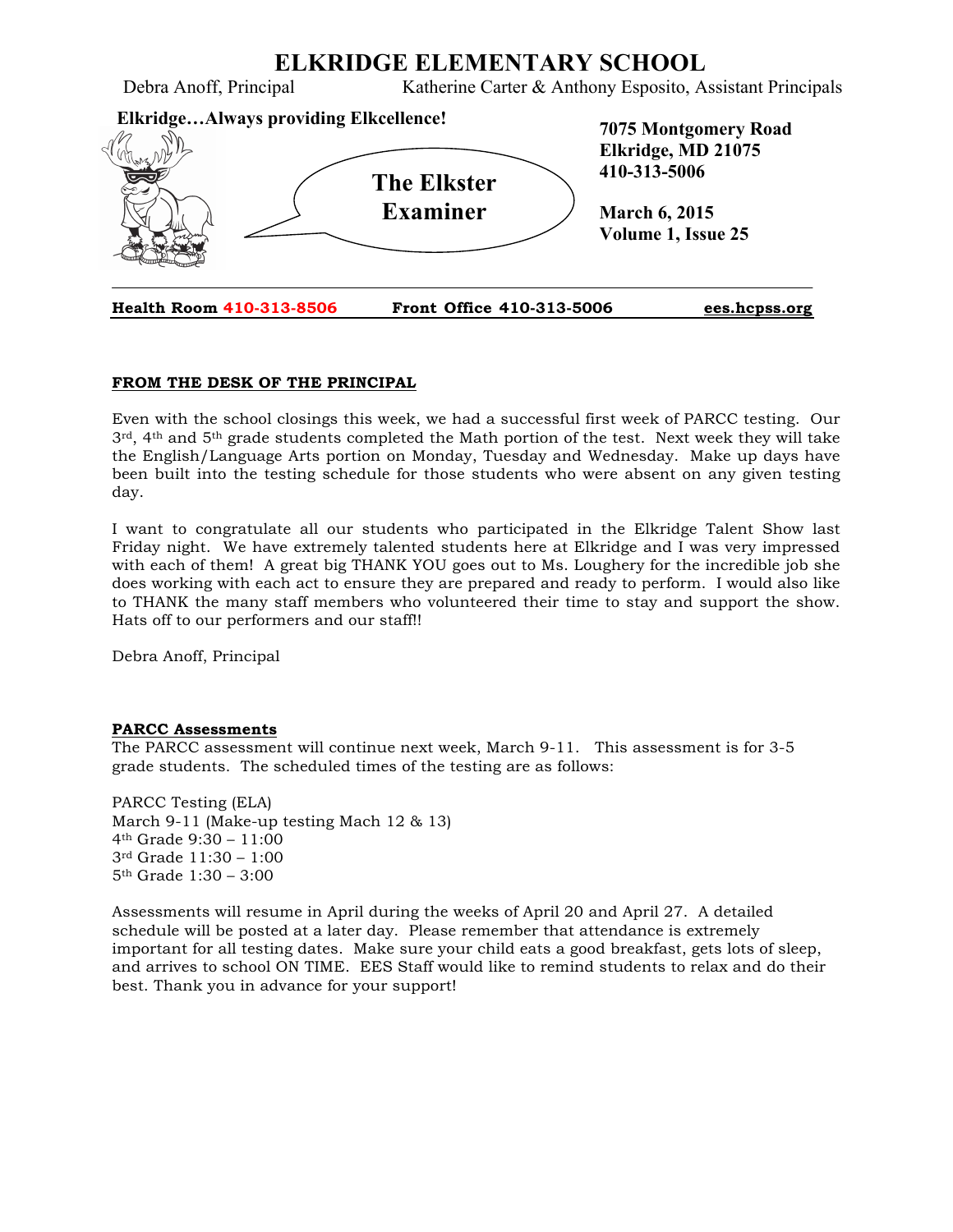

# **EES Food Drive**

EES Shows Empathy Food Drive to support the Elkridge Food Pantry has concluded.

Thank you to the many families that donated to the food drive last week. We are no longer accepting donations.

*Here are the numbers of collected donations:*

- K- 33 items
- 1- 27 items
- 2- 38 items
- 3- 47 items
- 4- 57 items
- 5- 133 items

*Congratulations to the fifth graders for bringing in the most donations! We will reward the fifth graders with extra recess time*.

Thanks from Kristen Tacka, School Counselor, and the Character Ed Kids

#### **NUTRITION TIP FROM THE HEALTH ROOM:**

By helping your child establish a healthy diet and regular exercise, you can reduce his or her risk of experiencing health problems for the future. If you eat nutritious foods yourself, your child will eat healthier too. Make sure to provide a variety of foods so your family gets all the vitamins and minerals their bodies need to function properly.

**Breakfast is the most important meal of the day!** Breakfast provides the energy and nutrients that help with increased concentration in the classroom. Studies have shown that children who eat breakfast perform at a higher level in school and are more physically active than those who skip breakfast. Eating breakfast also helps maintain a healthy body weight. Breakfast increases the body's ability to focus and reduces problems with attention and memory. Whole-grain breads, cereals, fruit, low-fat or nonfat cheeses and yogurt, eggs, vegetables are all good examples of breakfast foods. Use skim or low-fat milk instead of whole or 2% milk. Whole fruit (whether fresh or canned) is higher in nutrients and lower in sugar/calories than fruit juice.

#### **Market Day**

Market Day pick-up has been rescheduled due all the school closure days**. The new pick-up date is Monday, March 9 from 5-6pm**. We apologize for any inconvenience this may have caused.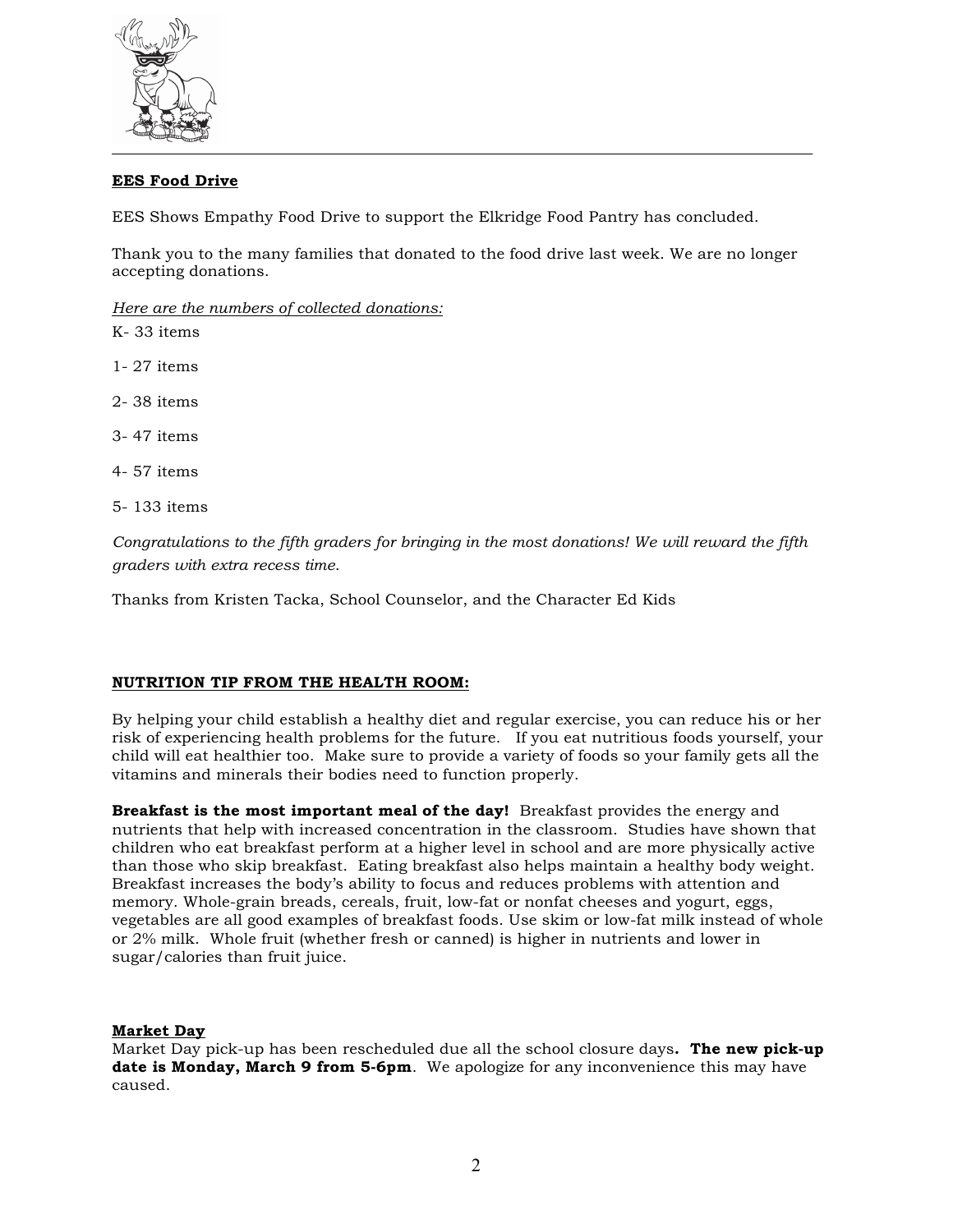

# **Pre-K Program Coming to EES 2015-2016**

The Howard County Public School System offers a Pre-K program for children of families who meet the income eligibility criteria and who will be four years old by September 1, 2015. Applications for the 2015-16 school year are now available at the front office or on HCPSS website.

# **Pre-kindergarten registration is a two-step process:**

1. Interested families must first submit an application with proof of income for review; income guidelines are similar to those used to determine Free and Reduced Meal status. This application must be reviewed by school administration.

2. Once approved, students can be registered by calling the front office at 410-313-5006 to schedule an appointment.

# **COFFEE AND CONVERSATION**

**The Board of Education of Howard County regularly holds** *Coffee & Conversation* **sessions at schools throughout the county. These meetings provide citizens with an opportunity to share a cup of coffee and chat informally with Board members. The meetings are held in various regions of the county, but interested persons from throughout the county are invited to attend any or all of the meetings. The next** *Coffee & Conversation* **will be held Thursday, March 19 7:30 – 9:00 pm at Lake Elkhorn Middle School in the Media Center.**

# **S.T.E.M. in Our School**

Have you visited our EES STEM website, yet? (http://stemnewsees.weebly.com/) It has been updated to reflect what each grade level has done to implement STEM learning this past quarter in their classes. It also has opportunities for STEM learning outside of the classroom as well as games your kids can play to help them think critically. Bookmark it, and email Jennifer\_wong@hcpss.org if you have any STEM information, opportunities, or resources you would like to contribute to the site. You can find this STEM page link in the School Resources Section of the EES Website. To learn more about STEM in Maryland, click on http://msde.maryland.gov/stem/.

# **DATES TO REMEMBER**

March 13 1st Grade Fieldtrip to Science Center

Monday, March 23 3rd Grade field trip to BMI (Rescheduled from February 20)

Friday, March 27 **Schools close 3 hours early**

March 30 – April 6 **Schools Closed - Spring Break**